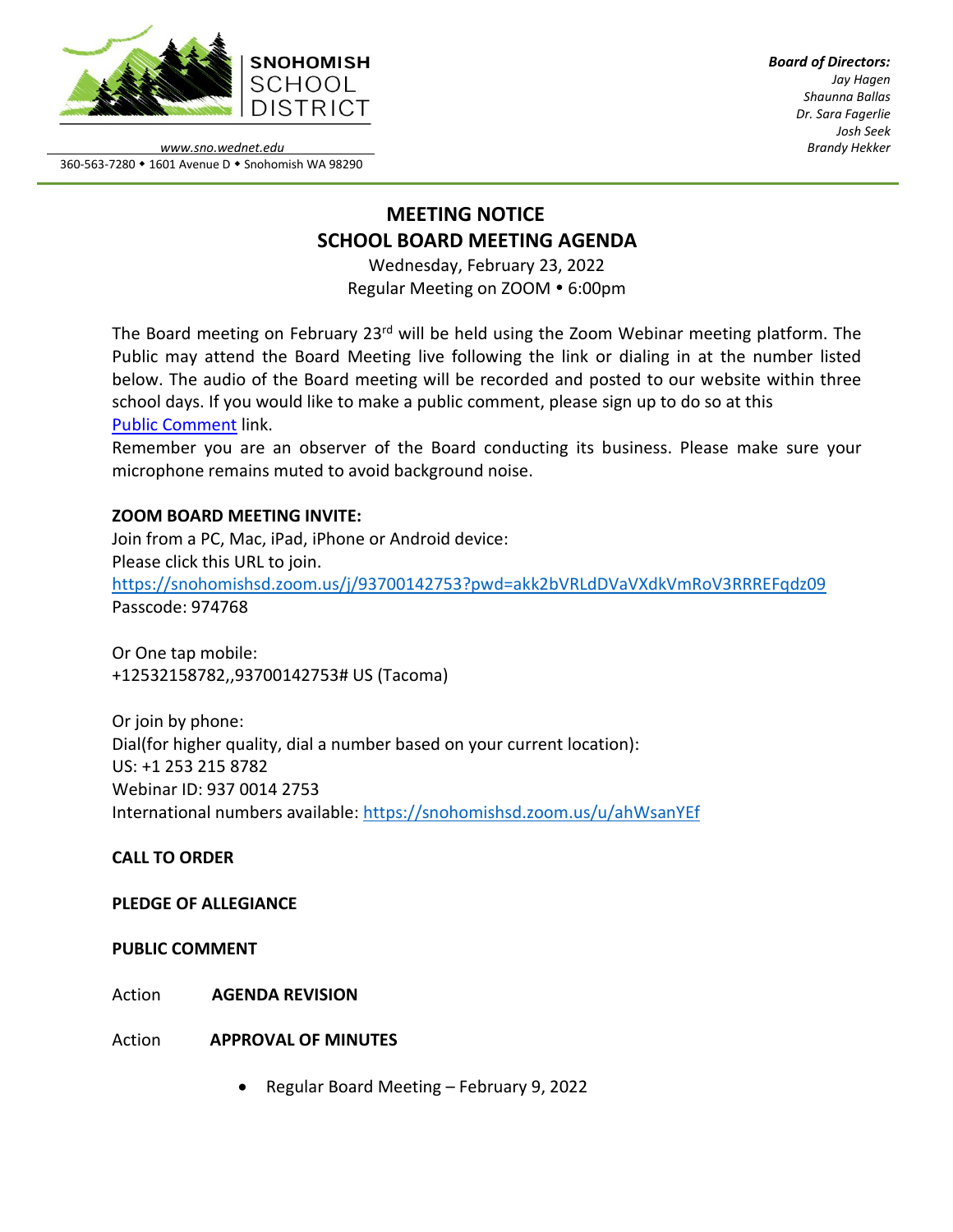#### Action **CONSENT AGENDA**

(a) Request Approval of Warrant Issue February 1-15, 2022:

| <b>General Fund</b>                | \$1,421,523.51 |
|------------------------------------|----------------|
| Capital Projects Fund              | 2,550.00       |
| Private Purpose Trust              | 51.54          |
| <b>Associated Student Body</b>     | 45,518.67      |
| <b>Transportation Vehicle Fund</b> | 0.00           |
| Cost to District All Funds         | \$1,469,643.72 |

- (b) Request Approval of the Personnel Report
- (c) Request Approval to Surplus Technology, Furniture, Equipment, Vehicles and Books
- (d) Request Approval for the Boy's Golf Team to Travel to Bandon, Oregon for the Dunes Golf Championship from April 4-7, 2022

#### **NEW BUSINESS**

- Action (a) Request Approval to Proceed with Purchasing a Double Classroom Portable from KCDA for Dutch Hill Elementary
- Information (b) Smarter Balance Assessment (SBA) Results
- Information (c) Food Service Request for Proposals (RFP) Discussion

# **OLD BUSINESS**

- Action (a) Request Approval of Policy 2030 Animals in Schools and Buildings
- Information (b) In-Person Board Meetings Discussion

#### Information **SUPERINTENDENT'S REPORT**

#### Information **SCHOOL BOARD COMMENTS**

Action **ADJOURNMENT**